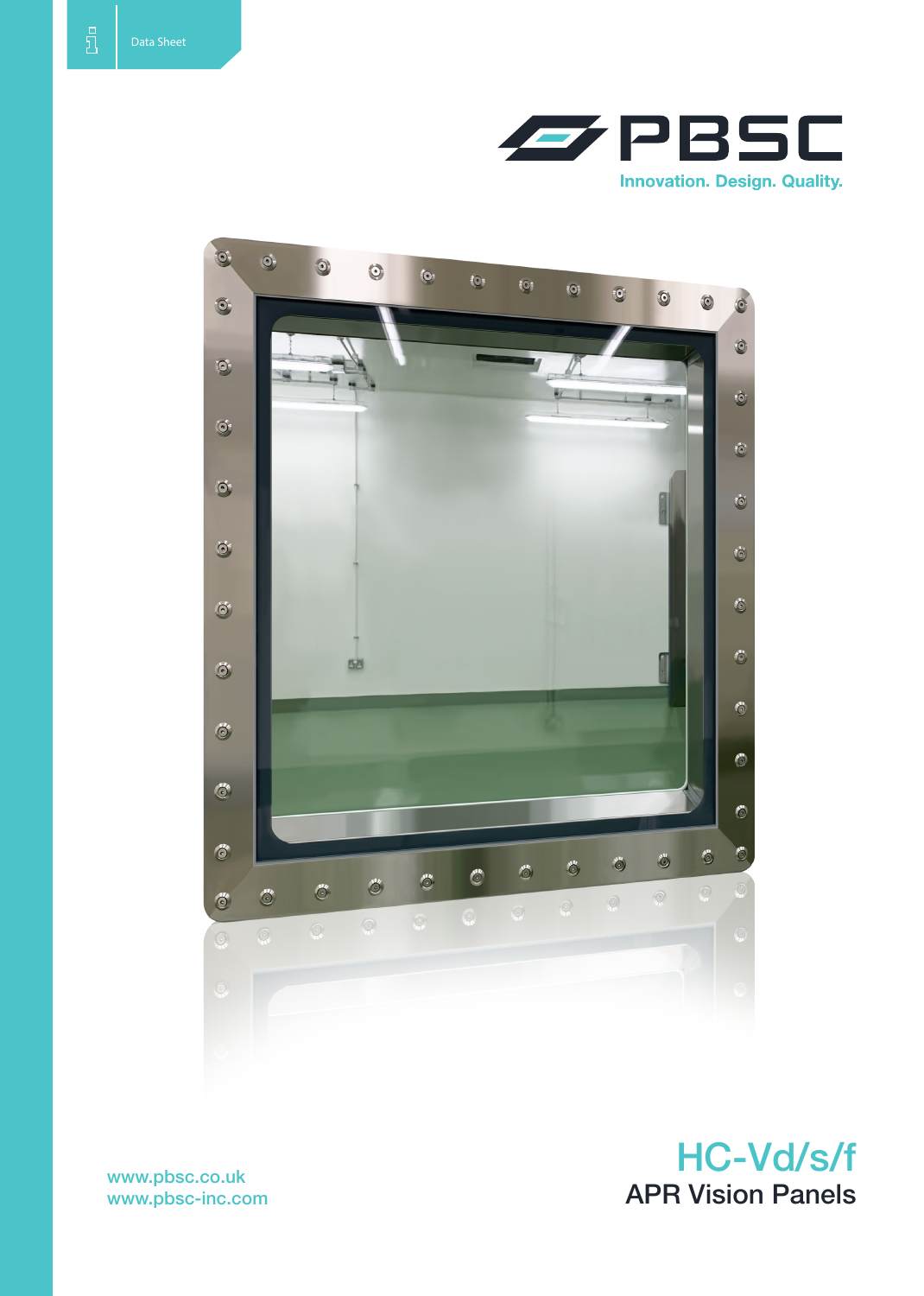# HC-Vd,s,f APR Vision Panels

PBSC's range of vision panels provide excellent functionality and aesthetics throughout your facility. Our high containment vision panel is available double glazed or single glazed with a polished stainless-steel frame. It is mechanically sealed to the wall with a compression gasket. We also offer window systems that use structural silicone for finishing to walls.

PBSC provide security and fire rated options. The security window is available up to SR5, tested and certified by BRE. The fire rated option is available up to 120 minutes integrity, other options with insulation available.

Our vision panels can be installed into cast concrete, concrete block or stud walls. Pressure test points are incorporated to enable fast and easy checking of the gasket seal.

- Flush glazing (double glazed version)
- • Easy to clean and maintain
- • Simple pressure testing
- Double glazed to provide redundancy for sealing



Extensive test data is available from our technical department listing tests up to 2000 Pa pressure differences.

Please contact PBSC for specific information on these specialist windows.

# Key Features

PBSC manufacture high quality clean room, high containment and material decontamination products. When you need areas and staff to be contamination free and protected from pathogens, you need dependable equipment which will maintain critical biosafety levels, achieve sterility and protect data reliability.



**Quality** Delivering high quality products for over 30 years, with rigorous testing and inspection

# **Description**





#### PBSC is the accepted benchmark by which others are measured...

Vision panels are essential in controlled environments from BSL2 to BSL4-Ag to provide visibility and a friendly and functional open space atmosphere.

Custom designs are available on request.

## Leakage Rates



Typical pressure loss at SAT of 38Pa over 30 minutes, with a starting pressure of 500Pa

### **Options**



- Fire rated
- Security Rating up to and including SR5
- • Mullion for larger openings
- • Acoustic upgrades
- • Venetian or roller blinds
- 304 or 316 stainless-steel construction



PBSC provide installation, servicing, technical advice, product selection and demonstrations for clean controlled environments with Innovation, Design and Quality at the heart.

> Complying with local and global regulations PBSC's products can be designed to meet your specific requirements. Over 30 years knowledge and competence within the specialist sectors, always going through extensive research and development and offering accurate assistance during project planning to consultants, architects and end users to deliver successful projects.



Innovation Incorporating your requirements to create product ranges to exceed expectations



Design Leading the way with pioneering design, ensuring customer requirements are achieved

The search for innovative design, an eye for detail and advanced manufacturing techniques has seen PBSC gain a deserved reputation as the premier supplier within cleanroom environments.

Supporting the customer throughout the process continuing to meet the growing challenges and striving for continual improvement with our ISO 9001 QA processes independently audited and updated on a regular basis.